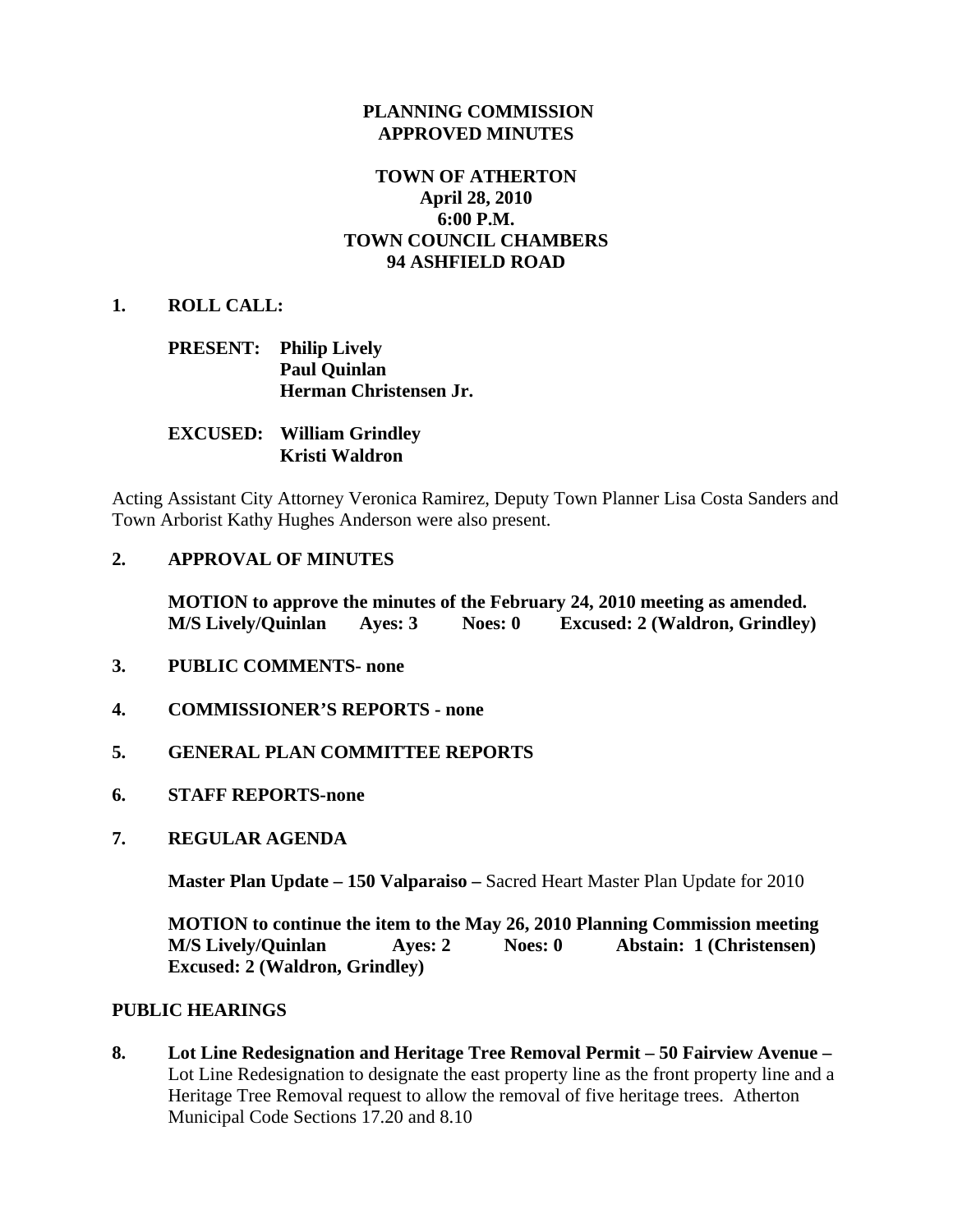Deputy Town Planner, Lisa Costa Sanders presented the Staff report.

 Commissioner Quinlan questioned if trimming vs. removing the trees would hurt the other surrounding trees, as there are many Redwood trees along this side of the property. Town Arborist, Kathy Hughes Anderson indicated that if they do not grind the stumps, there would not be an impact to the other surrounding trees. Commissioner Quinlan noted that one of the largest trees on the property is proposed for removal. Ms. Hughes Anderson indicated that tree #37 would be the most impacted, tree #38 the second most impacted and #60 would not need to be removed if their solution was to shorten the garage. Commissioner Quinlan asked if that was Ms. Hughes Anderson's suggestion to shorten the garage. Ms. Hughes Anderson noted that she did not do the calculations for altering the garage, but the minimum setback should be ten feet from the foundation to the tree, which would also depend on the type of foundation constructed. Smaller roots (three inches in diameter) could be cut without impacting the tree.

 Commissioner Christensen noted that Staff opposed the removal of trees #37 and #38. Ms. Hughes Anderson indicated that she did not recommend approval or denial of these trees and is leaving it to the Commission to decide.

#### OPEN PUBLIC HEARING

 David Lynch, owner, 5 Callado Way, noted that their lot would be the most affected with the lot line redesignation, but is supportive of the lot line redesignation. He indicated that he and Dr. Li have communicated and agreed that a fence would be constructed and additional screening would be added along their common property line to protect from head lights intrusion. If these are implemented, he would not oppose the project. Mr. Lynch noted that he would like to see the lower branches of Redwoods trimmed as well. He indicated that with regards to the proposed tree removal, the Monterey Pine, from his property looks to be in fine condition, with a beautiful green canopy and therefore he would oppose the removal and suggest the tree be trimmed as necessary.

 Commissioner Quinlan questioned if Mr. Lynch had any comments or was opposed to the other trees proposed for removal. Mr. Lynch noted that he wants Mr. Li and his wife to enjoy their property and build their desired house. Commissioner Christensen asked for clarification of where the fence is to be constructed per Dr. Li and himself. Mr. Lynch indicated that it is essentially from where tree #54 is to the west along their common property line.

 Alano Ohashi, Ohashi Design Studio, introduced himself to the Commission and explained their request for the lot line redesignation and removal of the requested trees.

 Commissioner Quinlan questioned if anyone has spoken to the neighbor whose yard the new house would be facing. Ms. Costa Sanders distributed a letter from the owners of 52 Fairview indicating their support for the proposed projects.

#### CLOSE PUBLIC HEARING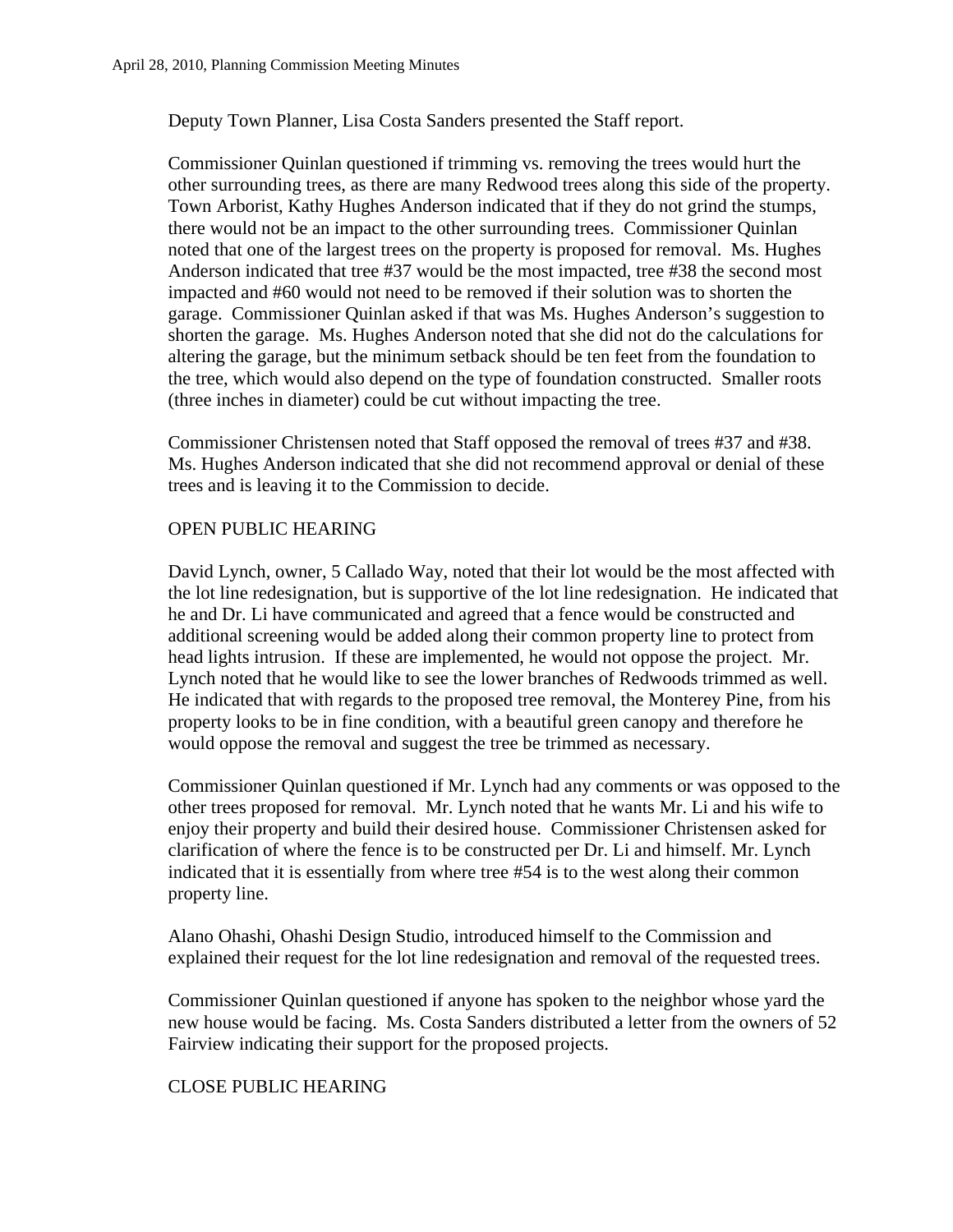Commissioner Lively indicated he visited the site and noted that the existing residence has been demolished. He further expressed his support for the removal of the Monterey Pine and trees #42 and #21.

 Commissioner Quinlan indicated that he also visited the site. He noted that tree #54 does not look well and would support the removal. He further noted that the removal of the 3 redwoods would not create a gap as there are many Redwood Trees along this side of the property. He stated support for the tree removal as well as the lot line redesignation.

 Commissioner Christensen expressed his support for the lot line redesignation and with the exception of tree #37, he would support the removal of all other trees as requested by the applicant.

**MOTION to approve the Lot Line Redesignation to designate the east property line as the front property line at 50 Fairview Avenue for the reasons outlined in the staff report based upon the following findings and subject to the conditions stated in the draft Lot Line Redesignation Certificate.** 

**M/S Lively/Quinlan Ayes: 3 Noes: 0 Excused: 2 (Waldron, Grindley) Findings:** 

- 1. The proposed redesignation will not be detrimental or injurious to persons, property or improvement in the vicinity and will not be detrimental to the public health, peace, safety, comfort, or general welfare or movement of vehicles, people and goods in and around the subject property.
- 2. The proposed redesignation will be in accord with the general plan and the purposes of that plan and the Zoning Code.

# **MOTION to approve the Heritage Tree Removal Permit for the removal of tree #21 at 50 Fairview Avenue for the reasons outlined in the staff report based upon the following finding and subject to the conditions stated in the draft Heritage Tree Removal Certificate.**

# **M/S Quinlan/Lively Ayes: 3 Noes: 0 Excused: 2 (Waldron, Grindley) Findings:**

1. The removal of the heritage tree would not be contrary to the purpose and intent of the Atherton General Plan.

**MOTION to approve the Heritage Tree Removal Permit for the removal of tree #54 at 50 Fairview Avenue for the reasons outlined in the staff report based upon the following finding and subject to the conditions stated in the draft Heritage Tree Removal Certificate.** 

# **M/S Quinlan/Lively Ayes: 3 Noes: 0 Excused: 2(Waldron, Grindley) Findings:**

1. The removal of the heritage tree would not be contrary to the purpose and intent of the Atherton General Plan.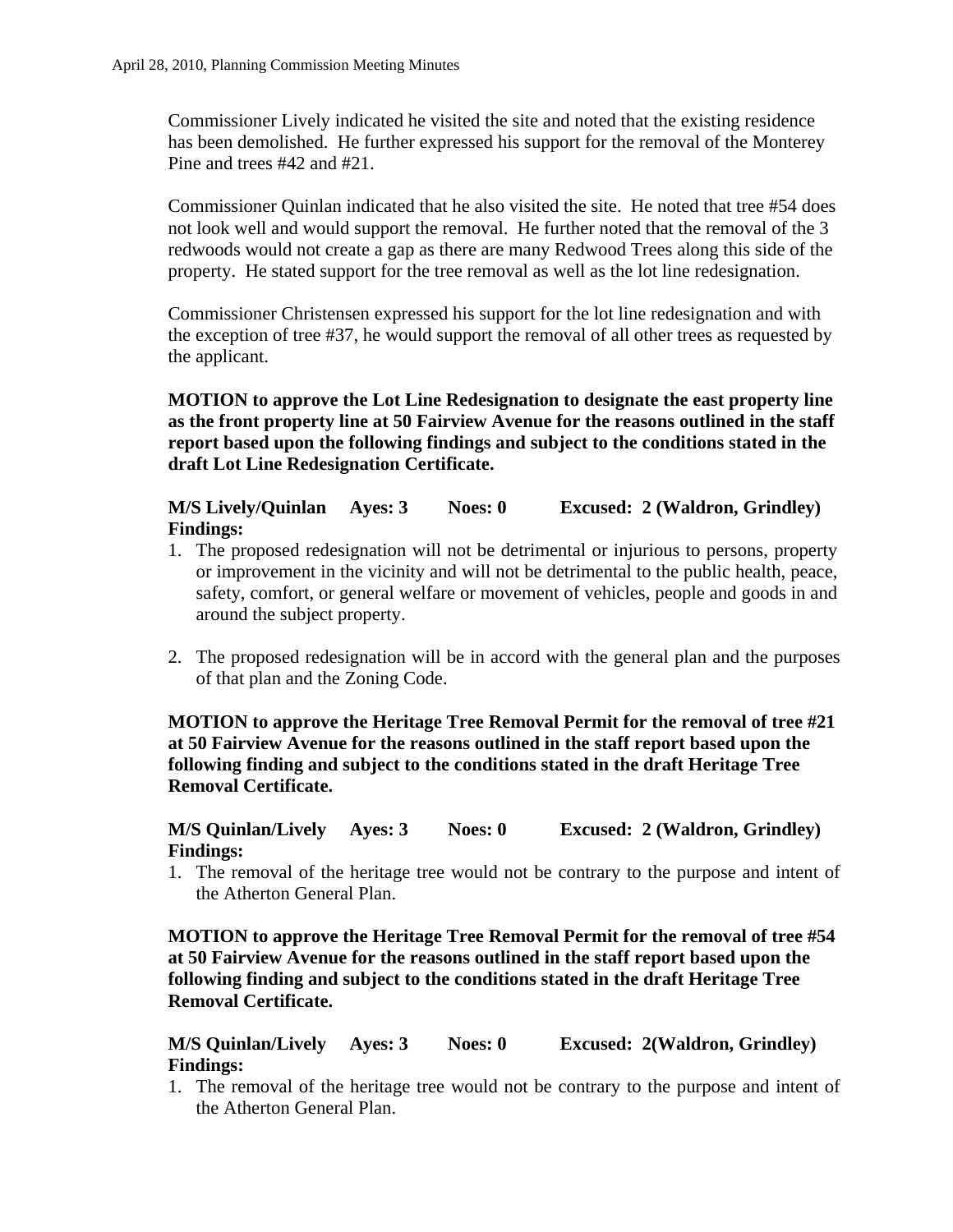# **MOTION to approve the Heritage Tree Removal Permit for the removal of tree #38 at 50 Fairview Avenue for the reasons outlined in the staff report based upon the following finding and subject to the conditions stated in the draft Heritage Tree Removal Certificate.**

**M/S Quinlan/Lively Ayes: 3 Noes: 0 Excused: 2 (Waldron, Grindley)** 

1. The removal of the heritage tree would not be contrary to the purpose and intent of the Atherton General Plan.

**MOTION to approve the Heritage Tree Removal Permit for the removal of tree #42 at 50 Fairview Avenue for the reasons outlined in the staff report based upon the following finding and subject to the conditions stated in the draft Heritage Tree Removal Certificate.** 

**M/S Quinlan/Lively Ayes: 3 Noes: 0 Excused: 2 (Waldron, Grindley)** 

1. The removal of the heritage tree would not be contrary to the purpose and intent of the Atherton General Plan.

# **MOTION to deny the removal of tree #37 at 50 Fairview Avenue as the removal of the heritage tree would be contrary to the purpose and intent of the Atherton General Plan.**

# **M/S Lively/Christensen Ayes: 2 Noes: 1 (Quinlan) Excused: 2 (Waldron, Grindley)**

#### OPEN PUBLIC HEARING

Mr. Lynch asked for clarity regarding the fence or is this was something that he and Dr. Li would work out between themselves. Dr. Li, indicated that he would construct the fence and plant the hedge as discussed.

#### CLOSE PUBLIC HEARING

Vice-Chair Christensen advised of the 10 day appeal period.

**9. Heritage Tree Removal Permit – 35 Barry Lane Avenue –** Heritage Tree Removal Permit to allow the removal of three heritage trees. Atherton Municipal Code section 8.10

Deputy Town Planner, Lisa Costa Sanders presented the Staff report and indicated that the applicant could not be present at this evening's meeting.

Commissioner Lively noted that in the Heritage Tree Removal Permit- item #2, does it reference the site plan dated 1/21/10 A.1.0. Ms. Costa Sanders confirmed.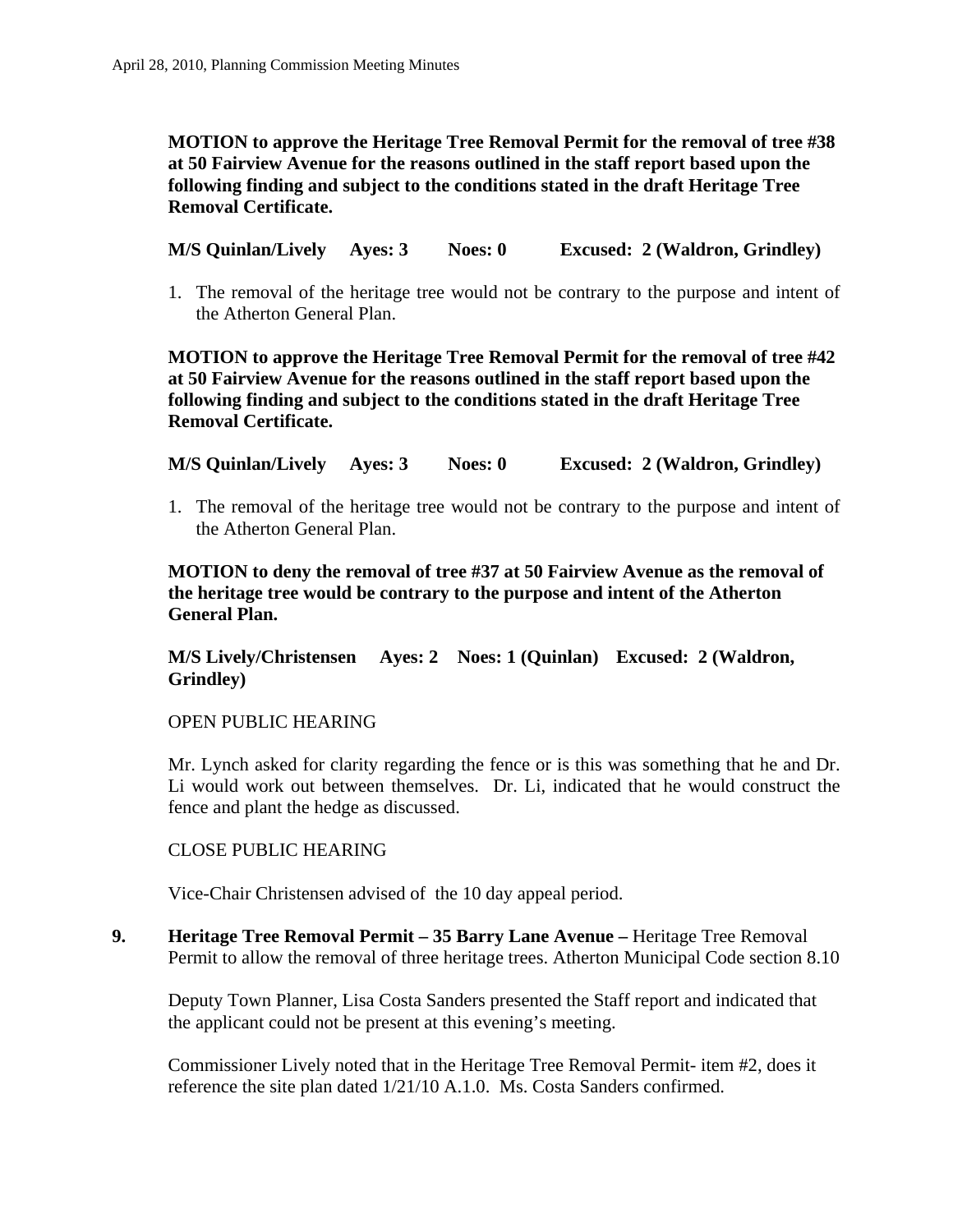OPEN PUBLIC HEARING No comments CLOSE PUBLIC HEARING

Commissioner Lively indicated that he visited the site and noted that the Beech tree is in pretty good condition and therefore would vote to remove the two Oaks but would like to see the Beech tree remain.

Commissioner Quinlan indicated that he visited the site and met with the applicant. He expressed his support for the removal of trees #4 and #5 as they are in poor health and the Beech tree appears to be one sided and therefore would support the removal as well.

Commissioner Christensen indicated he would support the removal of all three trees as requested.

**MOTION to approve the Heritage Tree Removal Permit for the removal of tree #4 and tree #5 at 35 Barry Lane subject to the conditions listed in the draft Heritage Tree Certificate and based on the following finding for the reasons incorporated in the staff report.** 

**M/S Quinlan/Lively Ayes: 3 Noes: 0 Excused: 2 (Waldron, Grindley)** 

# **Finding:**

1. The removal of the trees would not be contrary to the purpose and intent of the Atherton General Plan.

**MOTION to approve the Heritage Tree Removal Permit for the removal of tree #2 at 35 Barry Lane subject to the conditions listed in the draft Heritage Tree Certificate and based on the following finding for the reasons incorporated in the staff report.** 

# **M/S Quinlan/Christensen Ayes: 2 Noes: 1 (Lively) Excused: 2 (Waldron, Grindley)**

# **Finding:**

1. The removal of the tree would not be contrary to the purpose and intent of the Atherton General Plan.

Vice-Chair Christensen advised of the 10-day appeal period.

# **10. NEW BUSINESS**

# **Consideration of possible changes to the R1-A zoning district for lots that are less than 10,000 square feet in area.**

Deputy Town Planner, Lisa Costa Sanders presented the Staff report and advised the Commissioners of options on how to proceed with this item.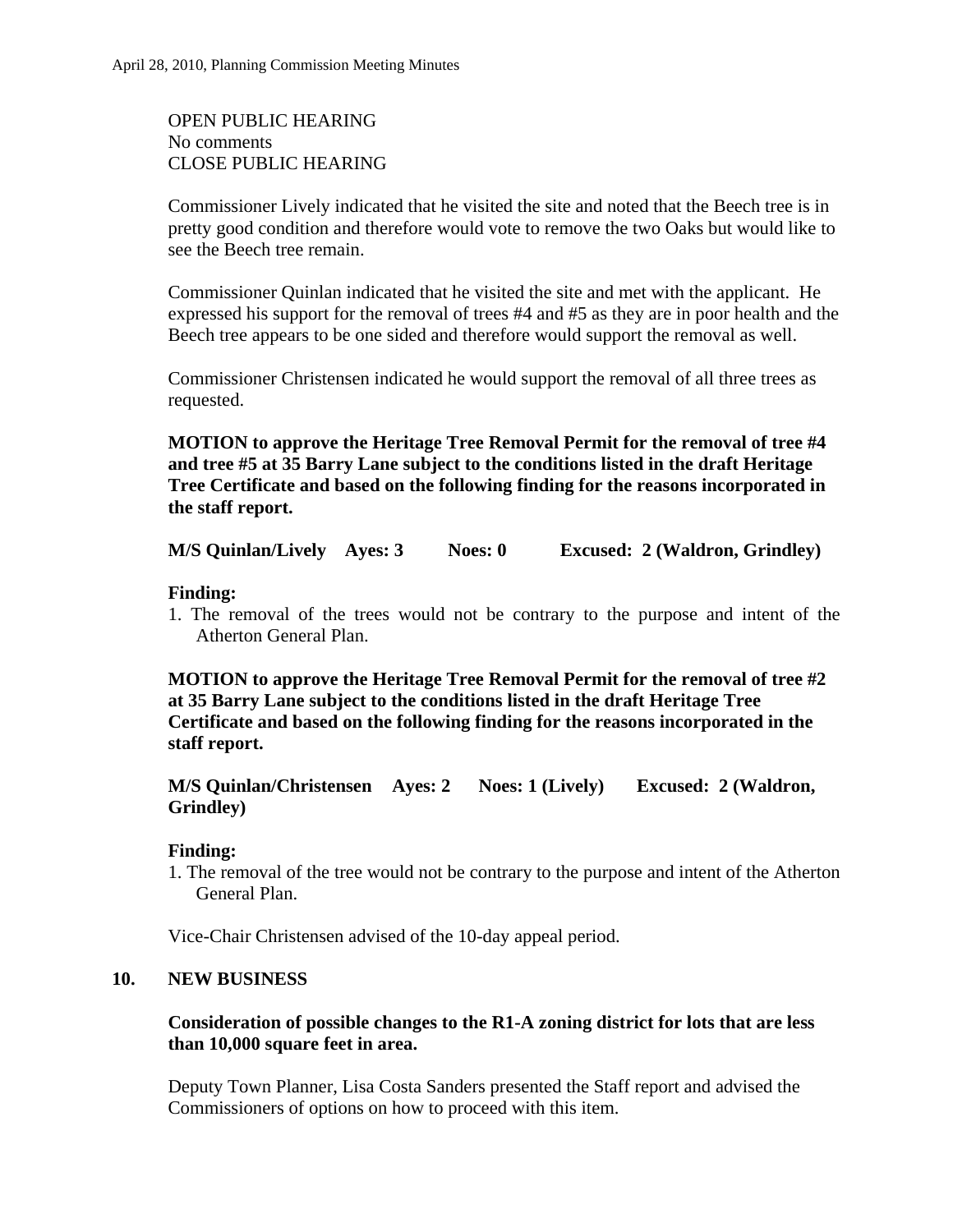Commissioner Quinlan asked if one of the differences in R1-A vs. R1-B included front walls. Ms. Costa Sanders indicated that orientation of end walls and side walls is specifically defined in the R1-B but not in the R1-A where the property owner can choose the orientation of end walls and side walls. Commissioner Quinlan questioned if one of the alternatives presented in the Staff Report (to rezone) is in the Commissioner's power. Commissioner Quinlan also inquired as to what the City Council was requesting since the City Council had recently denied the request to rezone Parker Avenue. Since the Planning Commission is a recommending body and the City Council is a deciding body he was unsure whether the Commission was being asked to consider doing indirectly what the City Council had already denied. Ms. Costa Sanders indicated that the Planning Commission could initiate rezoning properties and that the City Council specifically requested the Planning Commission to consider changes to the R1-A zoning district.

Commissioner Christensen reconfirmed that the Commission can only recommend. Ms. Costa Sanders indicated that is correct, but at this meeting staff is requesting direction only on how to proceed.

Commissioner Quinlan indicated that many hours have been spent updating the Zoning Ordinance and asked why this wasn't addressed during that time. Ms. Costa Sanders indicated that at the Community Outreach meetings, this topic was raised. The General Plan Committee, however, decided not to recommend further changes to the R1-A regulations to accommodate smaller lots.

#### OPEN PUBLIC HEARING

Dwayne Watson, Parker Avenue, referred to the last page of the Staff report. Ms. Costa Sanders indicated that all these attachments are from the March 18, 2009 City Council staff report and have not been updated since that meeting. She further stated that the list of individuals listed as "in favor" or "opposed" was based on letters received prior to the March 18, 2009 City Council meeting. Mr. Watson explained why he believed there should be no change to the existing R1-A guidelines.

John Frenster, Parker Avenue, indicated that this has only become an issue within the last five years and with only a few individuals. Mr. Frenster expressed his feelings as to why there should be no change.

Anne Anderson, Bergesen Court, noted that she shares a fence with five Parker Avenue homes and indicated that if there is a change to the rear setbacks of these Parker Avenue homes, that her property would be extremely affected. Ms. Anderson noted that she printed maps and downloaded information from the County and handed it out to the Commissioners. Ms. Anderson also indicated a letter was submitted by the Eisenbergs, Polhemus Ave., as they were not able to be present at the meeting, but would be greatly affected as well. She indicated that she was not in favor of making changes.

Colleen Anderson, Parker, indicated she and her husband are in support of the change.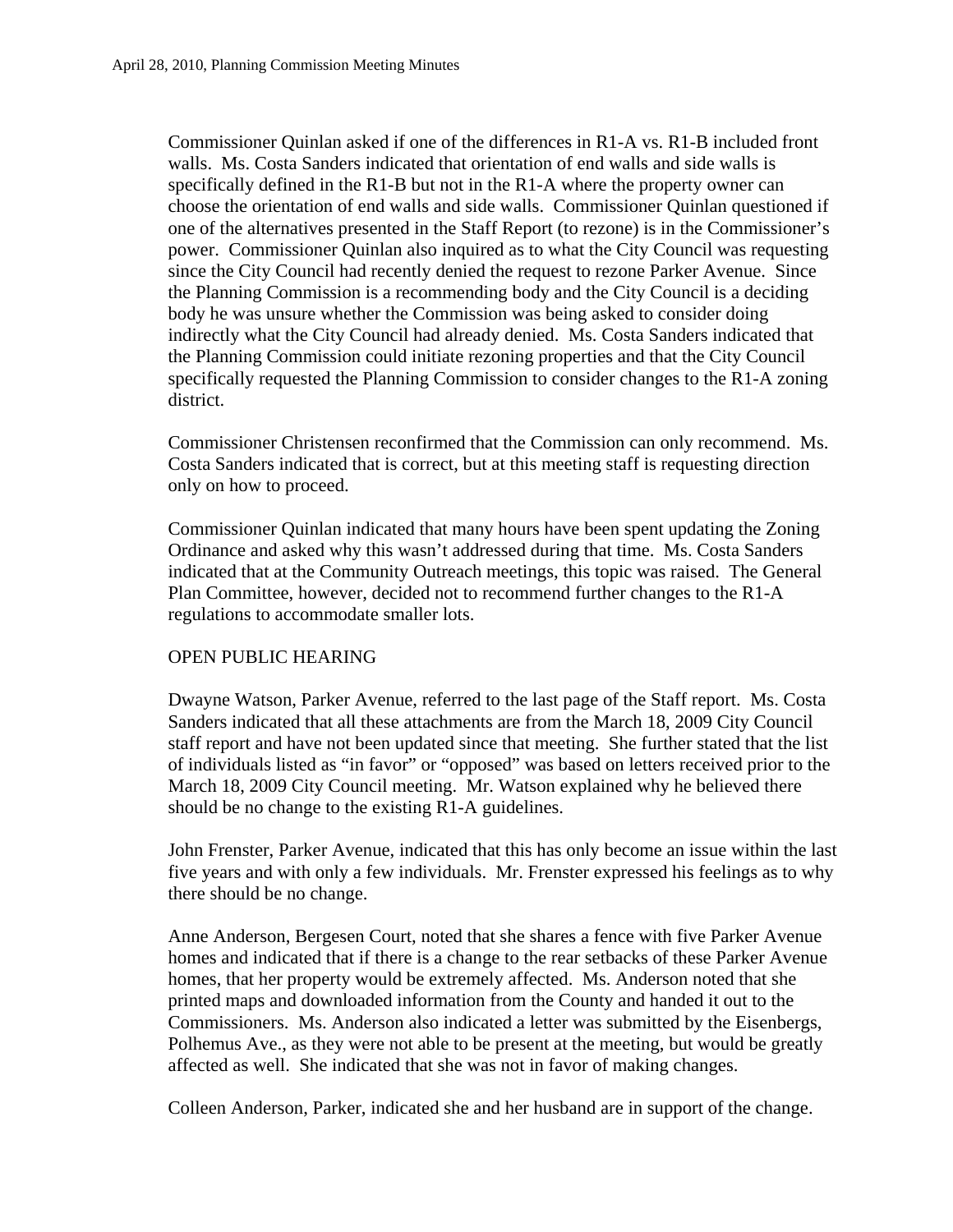She noted that in the R1-A zoning district, a pool or guest house can be located 10' from the property line. She noted that her primary concern is getting the cars off of Parker Avenue, by maintaining the rear setbacks and allowing the front setback to decrease in order for many of the Parker Avenue residents to add a garage to the front of their property. Ms. Anderson indicated that these lots are more like R1-B than R1-A lots and feels that it is better to change the rules versus breaking the rules.

Commissioner Quinlan indicated that there are six differences between R1-A and R1-B zoning regulations and questioned if Ms. Anderson wants all six changes. Ms. Anderson indicated that rear setbacks could remain the same, to take what is the rear setback in R1- B and move it to the front as well as increasing the overall square footage and increasing the square footage allowance to 1,500 square feet for second levels. She preferred that the height limits remain as they currently are in R1-A. Commissioner Quinlan clarified what Ms. Anderson is requesting. Ms. Anderson indicated that she wants a smaller set back in the front. Commission Quinlan noted the front setback in the R1-B zone is 23'.

Commissioner Lively clarified that it is a decrease in front setback that Ms. Anderson is requesting. Commissioner Quinlan responded in the affirmative, stating that Ms. Colleen Anderson is requesting a decreased front setback and no restrictions to upper story floor area. Commissioner Quinlan noted that the required front yard setback for Parker Avenue properties is 39'. Ms. Anderson indicated that currently the front yard setback in R1-B is 23 feet and she would like lower. Commissioner Quinlan confirmed building height and sidewalls would remain the same. He further questioned if Ms. Anderson made the same arguments in front of the City Council.

Commissioner Christensen wanted to clarify what Ms. Anderson is suggesting as follows; rear setbacks to remain as current at 39', front setback to change and be between 17'-20', side setbacks remain as current, total allowed floor area to change to R1-B standards, limit on second floor to change to R1-B standards and main building height to remain as current.

Commissioner Lively questioned why all the front fences are lined up on Parker Avenue. Ms. Anderson noted that 49 Parker is not.

Lorna Wadsworth, Parker Avenue, expressed her concern with the changes. Commissioner Quinlan asked if Ms. Wadsworth objected to all the changes. Ms. Wadsworth indicated that she does not want to see Parker Avenue essentially rezoned to R1-B.

Dwayne Wadsworth questioned if it is legal to spot zone. Ms. Ramirez staff would need to conduct further research regarding spot zoning.

Ms. Anderson indicated that in her opinion, Parker Avenue is already spot zoned.

Andrew Carlson, Parker Avenue, indicated he opposes the changes proposed.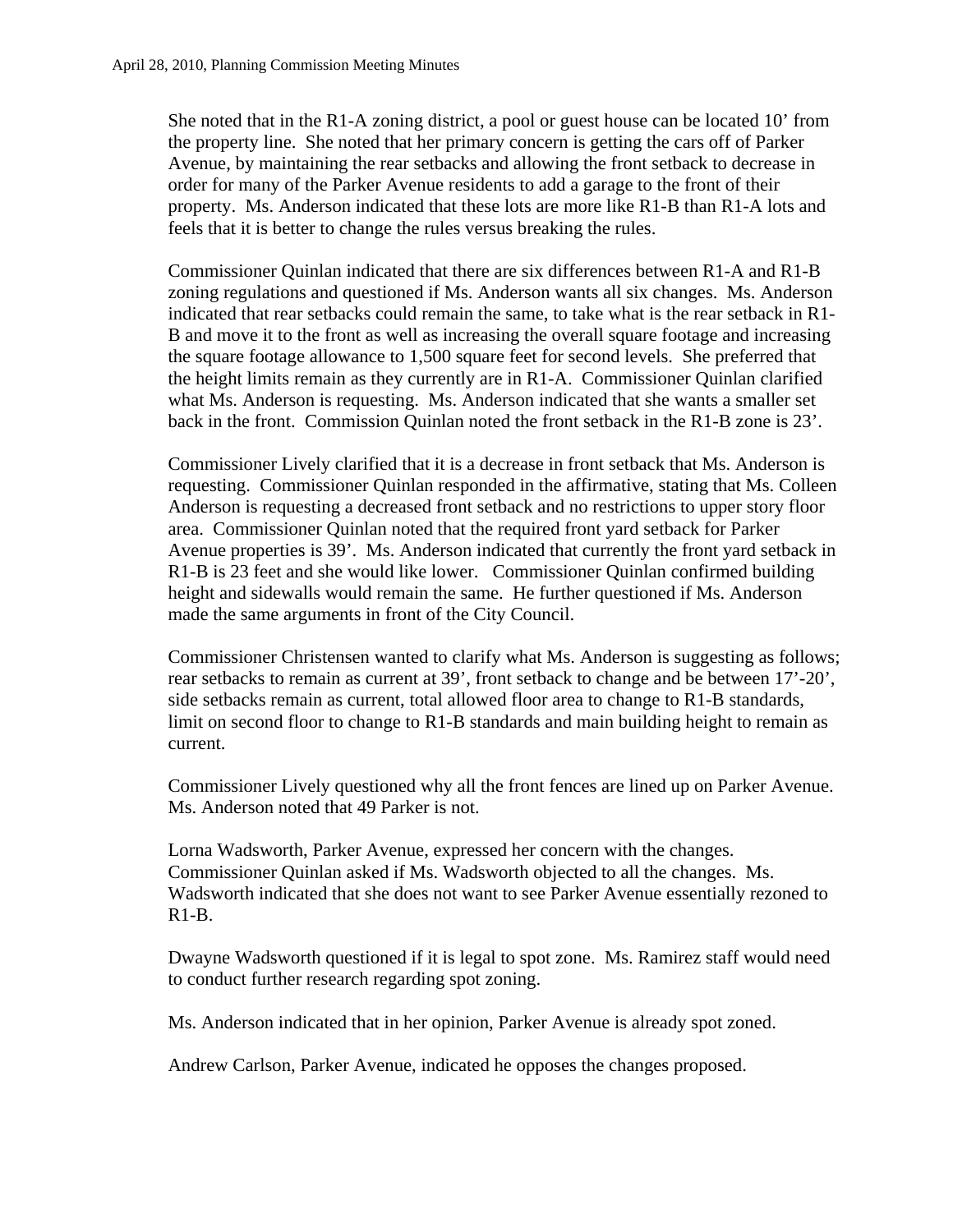Anne Anderson indicated that this is an issue of fairness and equity. She also noted that changes were made to the code in 1991 and that property owners remodeled in good faith and in reliance upon these codes. Ms. Anderson noted that she believes it is a really a problem and opens the Town up to vulnerability. She does not support making changes.

Jonathan Tang, Parker Avenue, stated that he has currently designed a house under the R1-A constraints and is currently in limbo as he does not want to move forward with those plans if changes are going to be made. He noted that he believes those opposing the changes have an unfounded concern with the possibility of huge "boxy" type homes.

Michael Bennett, Parker Avenue, indicated that for the past 24 years he has wanted to construct a garage. The general point is pure fairness; most of the smaller lots in Atherton have R1-B rules except for Parker Avenue. He believes that everything under a certain square footage should be R1-B and anything over should be R1-A.

Linda Grossman, Parker Avenue, explained to the Commissioners why she opposes the impending changes.

Richard Pike, Parker Avenue, also explained why he too opposes the changes.

# CLOSE PUBLIC HEARING

Commissioner Lively indicated he has looked at the Staff report and maps. He noted that he would like to continue this item so that the other two Commissioners can be present.

Commissioner Quinlan indicated that he preferred to take action at the meeting. Numerous residents had attended and participated in the public hearing and he felt the Commission should make a decision. He further noted that he felt that the City Council should have taken action themselves rather than to refer the item to the Planning Commission given their recent decision to deny the rezoning. The Commission was basically being asked to consider a de facto rezoning of all lots less than 10,000 square feet in the Town. Commissioner Quinlan noted that he has heard a lot about fairness in the public hearing but that fairness was subjective and generally was in the mind of the person who is making the argument.

Commissioner Christensen indicated that he is not in favor of the front setbacks being 18 or 19 feet and believes it would change the character of the street.

#### **MOTION to continue this item to the next regular Planning Commission meeting. M/S Lively/ Motion fails due to a lack of a second**

**MOTION to recommend no changes to the R1-A zoning district regulations. M/S Quinlan/Christensen Ayes: 3 Noes: 0 Excused: 2 (Waldron, Grindley)**